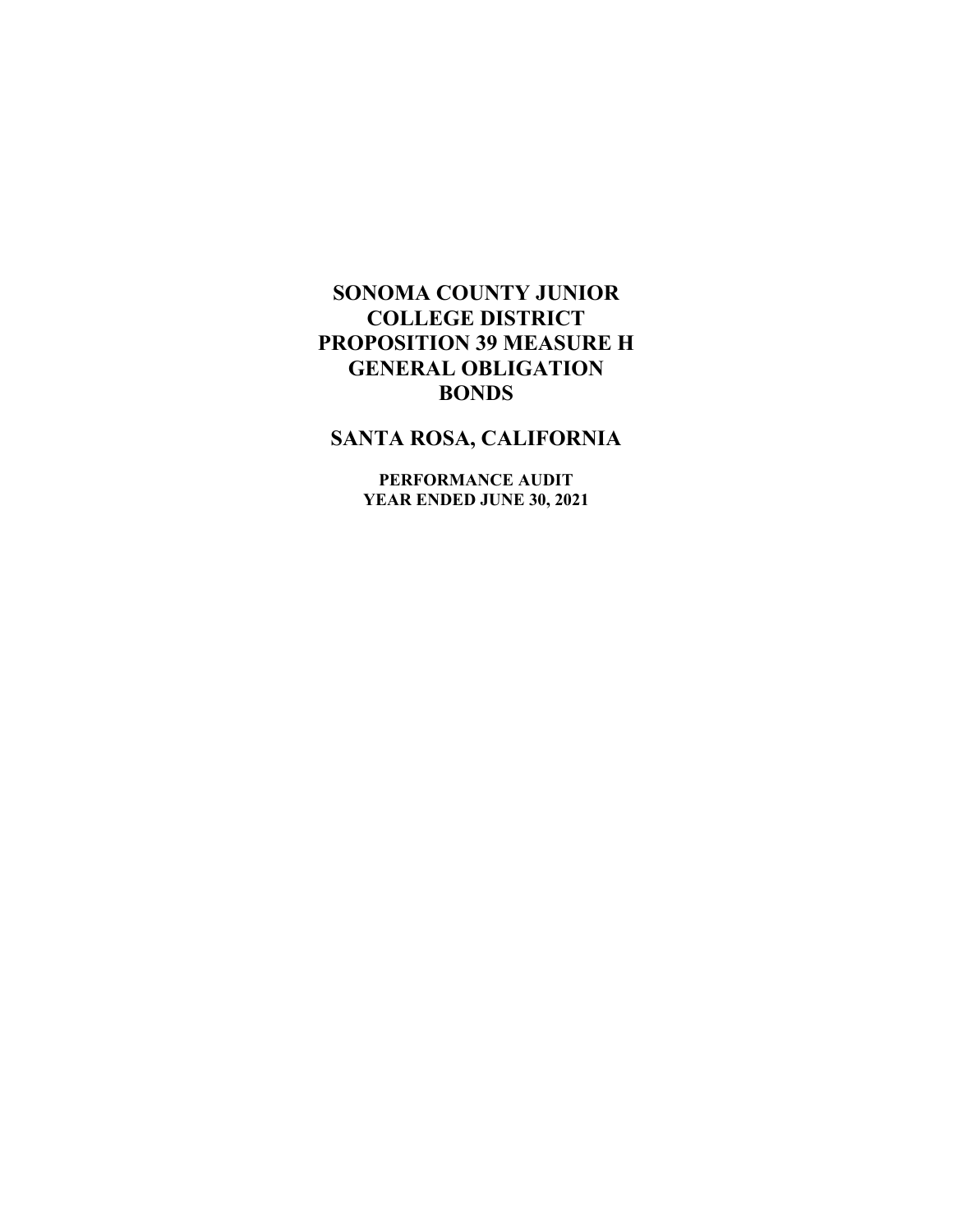## **TABLE OF CONTENTS JUNE 30, 2021**

|                                         | <b>PAGE</b>    |
|-----------------------------------------|----------------|
| Independent Auditor's Report            | 1              |
| Objectives                              | 2              |
| Scope of the Audit                      | $\overline{2}$ |
| <b>Background Information</b>           | $\overline{2}$ |
| Procedures Performed                    | 3              |
| <b>Results of Procedures</b>            | 3              |
| Conclusion                              | 7              |
| Management Comments and Recommendations | 7              |
|                                         |                |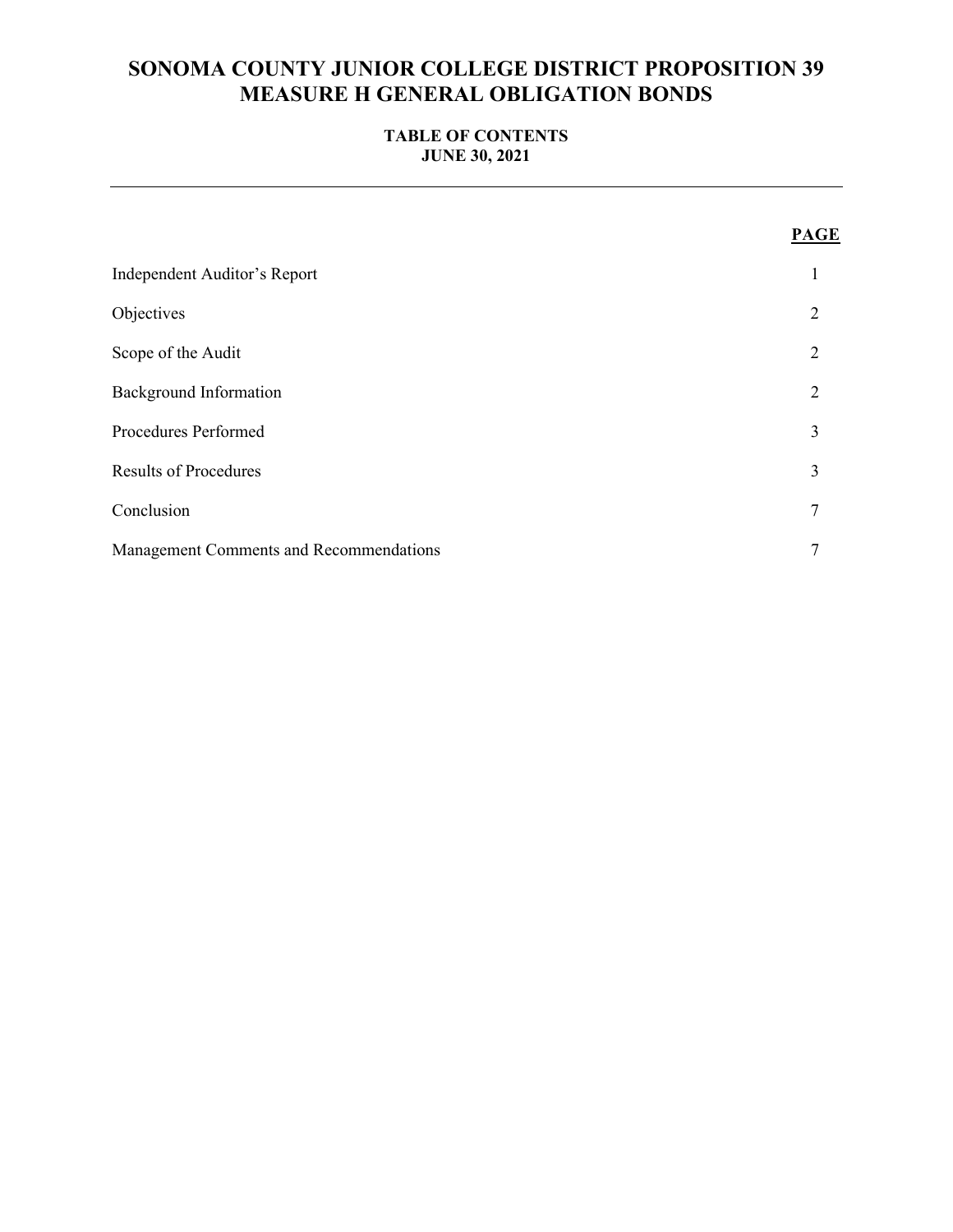

# **INDEPENDENT AUDITOR'S REPORT**

**Board of Trustees Sonoma County Junior College District Santa Rosa, California** 

We have conducted a performance audit of the Sonoma County Junior College District's (the District's) Measures H General Obligation Bonds for the year ended June 30, 2021.

We conducted our performance audit in accordance with *Government Auditing Standards* issued by the Comptroller General of the United States. Those standards require that we plan and perform the audit to obtain sufficient, appropriate evidence to provide a reasonable basis for our conclusion based on our audit objectives. We believe that the evidence obtained provides a reasonable basis for the findings and conclusions based on our audit objectives.

Our audit was limited to the objectives listed on page 2 of this report, which includes determining the compliance with the performance requirements for the Proposition 39 and Measure H General Obligation Bonds under the applicable provisions of Section 1(b)(3)(C) of Article XIIIA of the California Constitution and Proposition 39 as they apply to the bonds and the net proceeds thereof. Management is responsible for the Sonoma County Junior College District's compliance with those requirements.

Solely to assist us in planning and performing our performance audit, we obtained an understanding of the internal controls of the District to determine if internal controls were adequate to help ensure the District's compliance with the requirements of Proposition 39, as specified by Section  $1(b)(3)(C)$  of Article XIIIA of the California Constitution. Accordingly, we do not express any assurance on the internal controls.

The results of our tests indicated that, in all significant respects, the Sonoma County Junior College District expended Measure H General Obligation Bond funds for the year ended June 30, 2021, only for the specific projects developed by the District's Board of Trustees and approved by the voters, in accordance with the requirements of Proposition 39, as specified by Section  $1(b)(3)(C)$  of Article XIIIA of the California Constitution.

Gilbert CPAs

**GILBERT CPAs Sacramento, California** 

**December 3, 2021**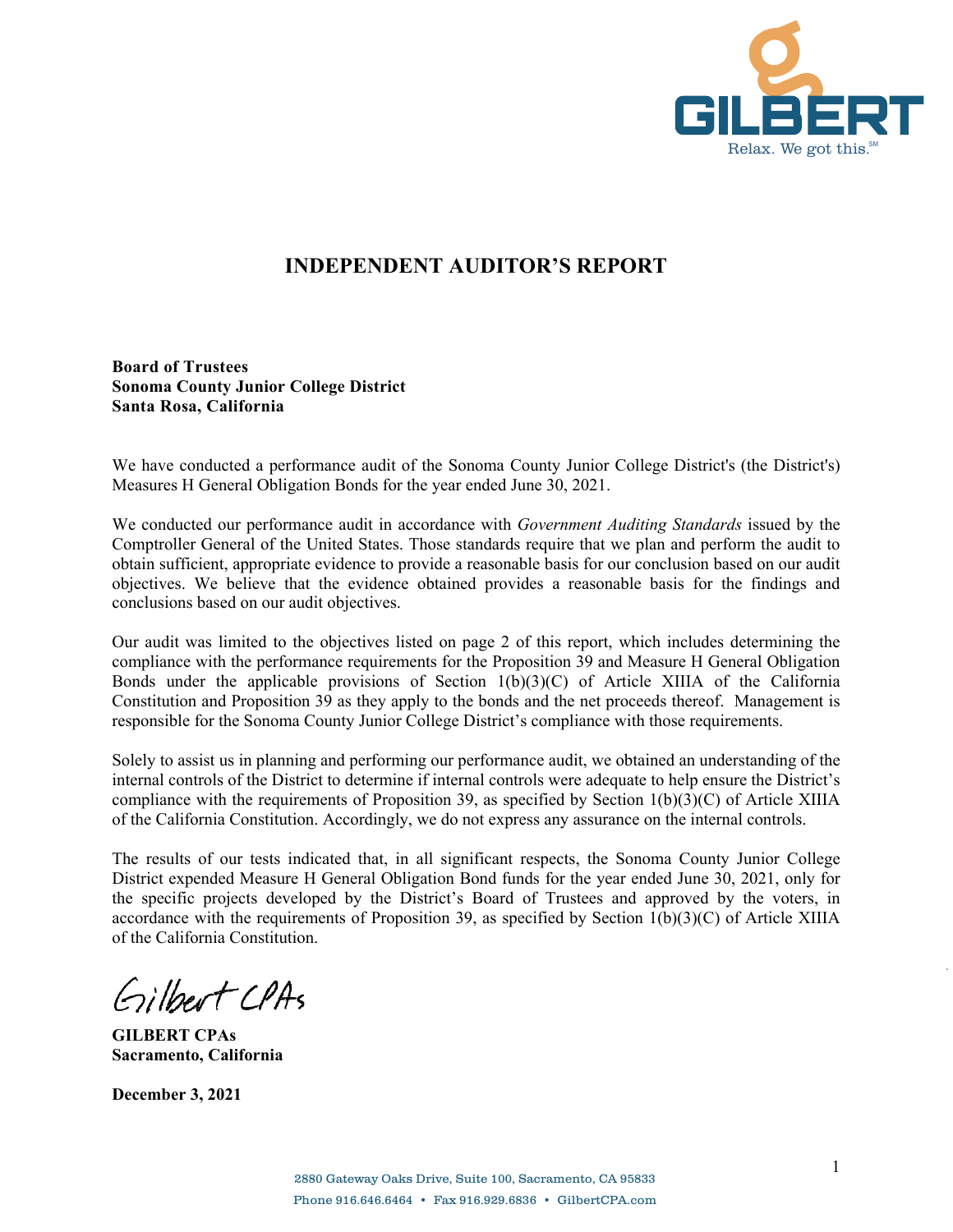### **PERFORMANCE AUDIT JUNE 30, 2021**

#### **OBJECTIVES**

The objectives of our performance audit were to document the expenditures charged to Measure H General Obligation Bonds (the Measure) which was approved under Proposition 39; determine whether expenditures for fiscal year ended June 30, 2021, charged to the Bond Funds have been made in accordance with project budgets and guidelines; note any incongruities or system weaknesses; and provide recommendations for improvements.

#### **SCOPE OF THE AUDIT**

The scope of our performance audit covered the fiscal year ended June 30, 2021. Expenditures incurred prior to July 1, 2020, were covered in a previous examination. The expenditures included all object and project codes associated with the Bond projects. The propriety of expenditures for capital projects and maintenance projects funded through other State or local funding sources were not included within the scope of our audit. Expenditures incurred subsequent to June 30, 2021 were not reviewed or included within the scope of our audit.

#### **BACKGROUND INFORMATION**

On November 4, 2014, \$410,000,000 in general obligation bonds was authorized by voters' approval of Measure H. The first series (A) of Bonds in the amount of \$125,000,000 was issued in December 2016. The second series (B) of Bonds in the amount of \$180,000,000 was issued in November 2019. The total proceeds from these bond series less the bond issuance costs are to be used to upgrade, maintain, and improve Santa Rosa Jr. College facilities, classrooms, and technology.

A Citizens Bond Oversight Committee (the Committee) was appointed on June 11, 2002, to comply with the California Constitution and the Education Code. The purpose of the Committee is to inform the public, at least annually, regarding the appropriate use of the Bond proceeds. California Constitution, Article XIIIA, Section 1(b)(3), requires an annual performance audit be conducted to ensure that the funds have been expended only on the specific projects publicized by the District.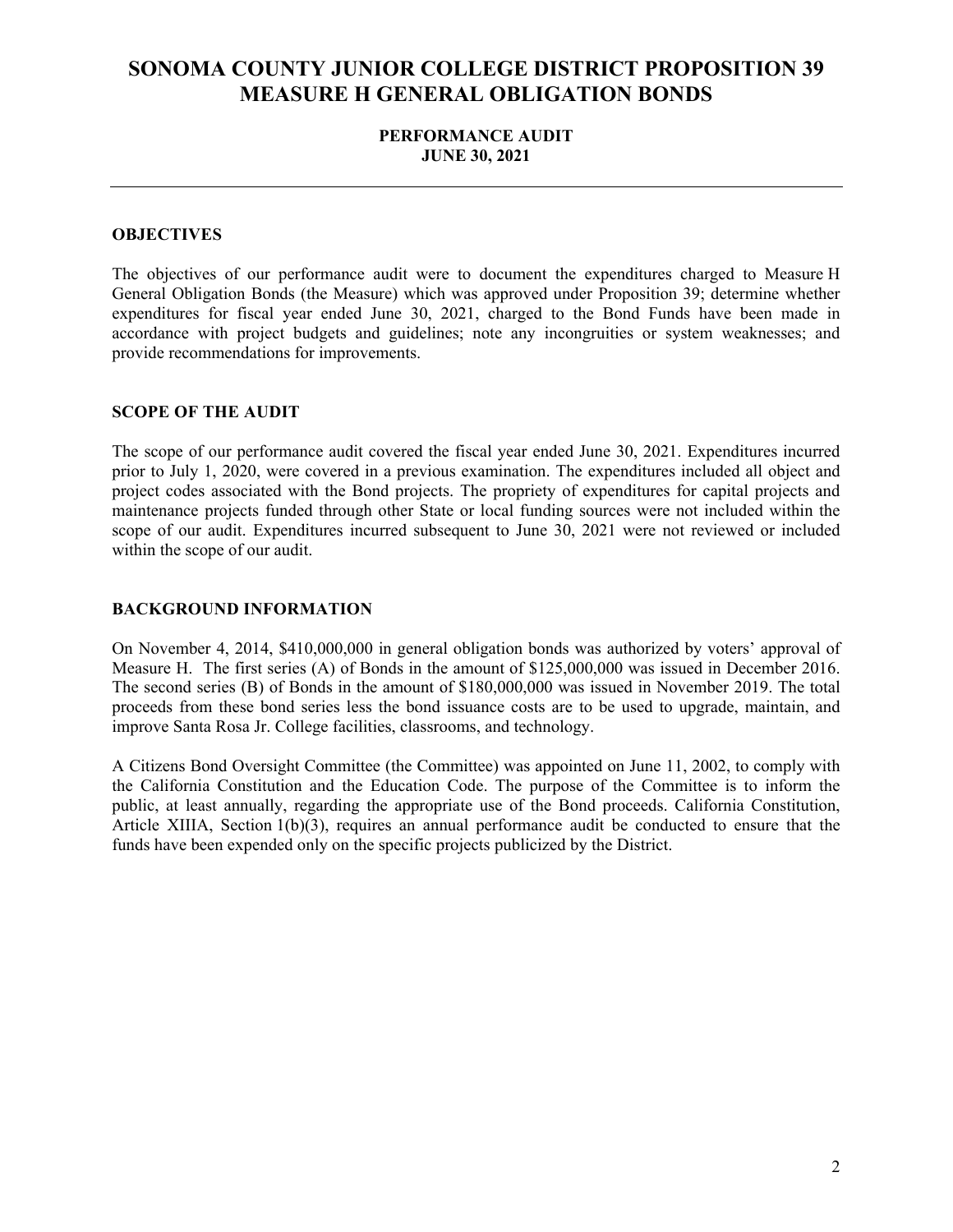### **PERFORMANCE AUDIT JUNE 30, 2021**

#### **PROCEDURES PERFORMED**

We obtained the General Obligation Bond Funds general ledger and the project expenditure summary reports and detail prepared by the District for the fiscal year ended June 30, 2021. Within the year audited, we obtained the actual invoices and other supporting documentation for a sample of expenditures to ensure compliance with Proposition 39 and Measure H General Obligation Bond funding. We performed the following procedures:

- We reviewed the list of projects being performed to verify that the list of intended projects is consistent with the District's Facilities Projects Lists.
- We verified that the District created the required debt service fund and capital outlay fund in order to account for the bond proceeds and expenditures.
- We verified that the proceeds from the sale of bonds were deposited in an appropriate debt service fund and a capital outlay projects fund.
- We selected a sample of expenditures in the fiscal year ended June 30, 2021, and reviewed supporting documentation to ensure that funds were properly expended on the specific projects outlined on the publicized list and met the requirements for bidding, if applicable.
- We verified that funds were used for the construction, acquisition, furnishing, and equipping of District facilities, and we verified that funding was not used for salaries of school administrators or other operating expenses of the District.

#### **RESULTS OF PROCEDURES PERFORMED**

The District utilized Measures H Bond funds for 68 projects. The District incurred total expenditures of \$207,984,437 through June 30, 2021, for the Measure H projects listed on the following pages.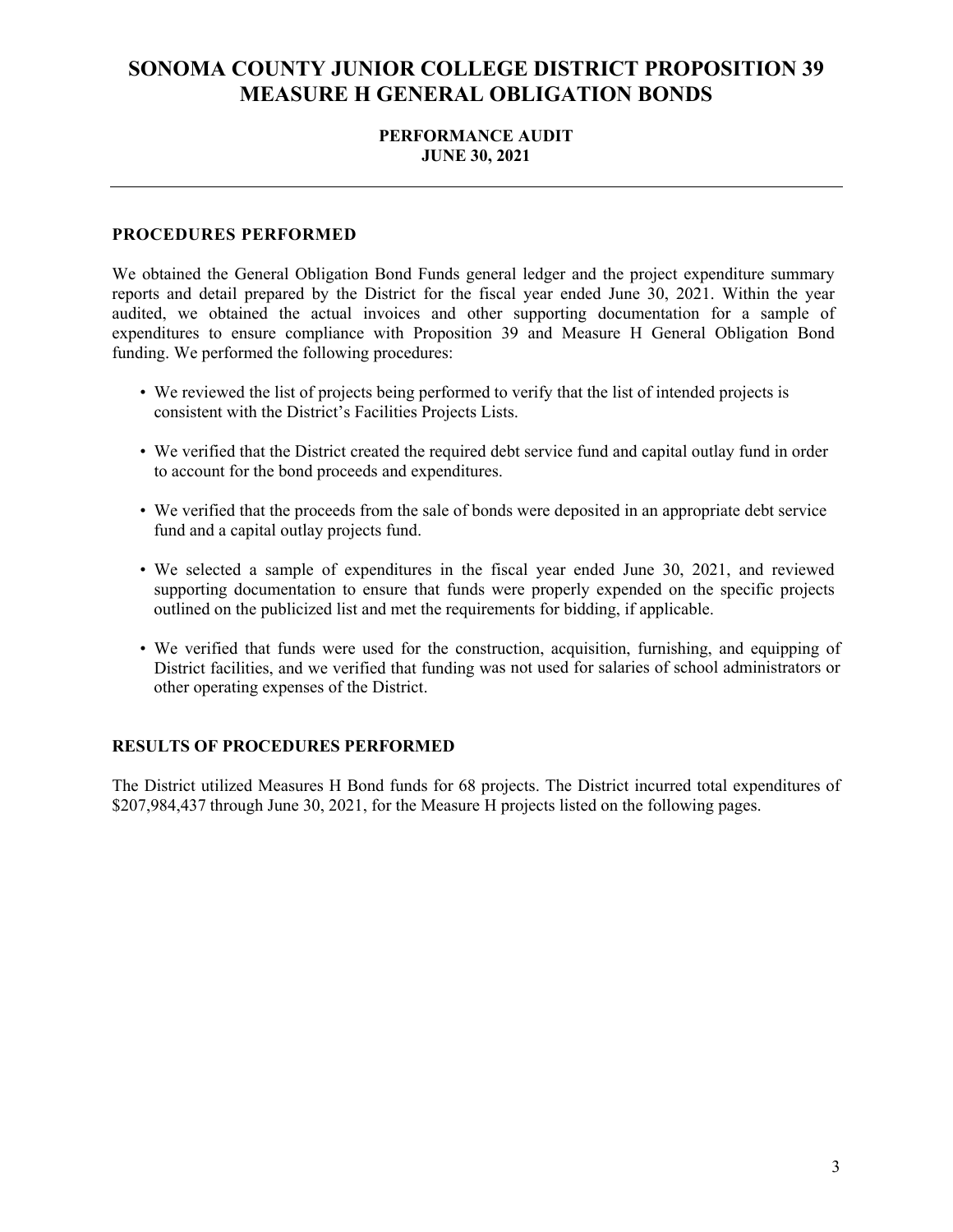## **PERFORMANCE AUDIT JUNE 30, 2021**

|                                                         | <b>Previous</b><br><b>Expenditures</b> | 2020-2021 |           | Grand<br><b>Total</b> |            | Project<br><b>Budget</b> |              | <b>Status of</b><br>Project |
|---------------------------------------------------------|----------------------------------------|-----------|-----------|-----------------------|------------|--------------------------|--------------|-----------------------------|
| <b>EXPENDITURES</b>                                     |                                        |           |           |                       |            |                          |              |                             |
| Eligible Bond Program Costs                             | \$<br>5,365,763                        | \$        | 1,287,132 | S                     | 6,652,895  |                          | \$10,309,440 | In Progress                 |
| Program Planning and Project Development                | 5,631,286                              |           | 696,530   |                       | 6,327,816  |                          | 6,000,000    | In Progress                 |
| <b>EXPANSION AND NEW CONSTRUCTION</b>                   |                                        |           |           |                       |            |                          |              |                             |
| W. Terry Lindley Center for Science, Technology,        |                                        |           |           |                       |            |                          |              |                             |
| Engineering and Math (STEM)                             | 3,811,531                              |           | 2,642,145 |                       | 6,453,676  |                          | 62,877,000   | In Progress                 |
| Jeff Kunde Hall                                         | 24,689,806                             |           | 490,352   |                       | 25,180,158 |                          | 25,500,000   | Complete                    |
| Santa Rosa Southwest Center Modular Buildings           | 146,680                                |           |           |                       | 146,680    |                          | 11,000,000   | In Progress                 |
| Petaluma Campus Science Laboratory                      | 7,171,838                              |           | 588,219   |                       | 7,760,057  |                          | 8,600,000    | In Progress                 |
| Property Acquisition                                    | 2,339,112                              |           | 4,095     |                       | 2,343,207  |                          | 6,800,000    | In Progress                 |
| Swing Space                                             | 5,188,825                              |           | 18,331    |                       | 5,207,156  |                          | 6,025,000    | In Progress                 |
| Shone Farm Various Upgrades                             | 376,850                                |           | 2,613,329 |                       | 2,990,179  |                          | 4,750,000    | In Progress                 |
| Public Safety Training Center Advanced                  |                                        |           |           |                       |            |                          |              |                             |
| Labs and Classrooms                                     | 12,004                                 |           | 20,285    |                       | 32,289     |                          | 4,000,000    | In Progress                 |
| Parking and Traffic Improvements                        | 375,527                                |           | 895,819   |                       | 1,271,346  |                          | 4,000,000    | In Progress                 |
| Facility and Site Demolition                            | 446,508                                |           | 495,970   |                       | 942,478    |                          | 1,360,000    | In Progress                 |
| <b>Demonstration Classrooms</b>                         | 491,556                                |           |           |                       | 491,556    |                          | 500,000      | Complete                    |
| Veterans Affairs Expansion                              | 386,120                                |           |           |                       | 386,120    |                          | 400,000      | Complete                    |
| <b>RENOVATION AND MODERNIZATION</b>                     |                                        |           |           |                       |            |                          |              |                             |
| Luther Burbank Auditorium Renovation                    | 36,116,324                             |           | 643,834   |                       | 36,760,158 |                          | 38,000,000   | In Progress                 |
| KAD Renovations (Track, Pool, Fieldturf, Quinn & Heahl) | 8,367,392                              |           | 6,868,926 |                       | 15,236,318 |                          | 34,000,000   | In Progress                 |
| C. J. Tauzer Gym Renovation / Health, PE &              |                                        |           |           |                       |            |                          |              |                             |
| Wellness Center                                         | 329,471                                |           | 63,349    |                       | 392,820    |                          | 16,000,000   | In Progress                 |
| <b>Emeritus Hall Renovation</b>                         |                                        |           |           |                       |            |                          | 9,500,000    |                             |
| Petaluma Campus Student Services and Food Service       | 3,308,804                              |           | 2,534,738 |                       | 5,843,542  |                          | 8,300,000    | In Progress                 |
| Public Safety Training Center Modernization             | 6,901,126                              |           | 63,823    |                       | 6,964,949  |                          | 7,200,000    | In Progress                 |
| A. M. Garcia Hall Renovation                            | 246,341                                |           | 620,539   |                       | 866,880    |                          | 5,000,000    | In Progress                 |
| Peter W. Bussman Hall Modernization                     | 431,080                                |           | 761,373   |                       | 1,192,453  |                          | 2,500,000    | In Progress                 |
| Milo Baker Hall Renovation                              |                                        |           | 651,545   |                       | 651,545    |                          | 2,000,000    | In Progress                 |
| Foundation Renovation                                   | 132,407                                |           | 208,141   |                       | 340,548    |                          | 2,000,000    | In Progress                 |
| Lawrence A. Bertolini Hall Modernization                | 388,982                                |           | 261,263   |                       | 650,245    |                          | 1,500,000    | In Progress                 |
| Frank P. Doyle Library Modernization                    | 7,160                                  |           | 50,888    |                       | 58,048     |                          | 1,300,000    | In Progress                 |
| Albert Maggini Hall Modernization                       |                                        |           |           |                       |            |                          | 1,000,000    | In Progress                 |
| Analy Hall Modernization                                |                                        |           |           |                       |            |                          | 1,000,000    | In Progress                 |
| Bernard C. Plover Hall Remodel                          | 956,712                                |           | 9,528     |                       | 966,240    |                          | 1,000,000    | In Progress                 |
| Pioneer Hall Modernization                              |                                        |           | 6,351     |                       | 6,351      |                          | 500,000      | In Progress                 |
| Lounibos Remodel                                        |                                        |           |           |                       |            |                          | 200,000      |                             |
| Ellsworth Barnett Hall Demolition and Parking           |                                        |           |           |                       |            |                          |              |                             |
| Project Oversight                                       | 13,686                                 |           |           |                       | 13,686     |                          | 13,686       | In Progress                 |
| Miscellaneous Projects Greater Than \$50,000            |                                        |           |           |                       |            |                          |              |                             |
| Per Project (see page 6)                                | 2,187,306                              |           | 1,345,188 |                       | 3,532,494  |                          | 4,000,000    | See pg 6                    |
| Minor Projects Less Than \$50,000 Per Project           | 1,088,139                              |           | 222,245   |                       | 1,310,384  |                          | 2,000,000    | In Progress                 |
| <b>INFORMATION TECHNOLOGY</b>                           |                                        |           |           |                       |            |                          |              |                             |
| <b>Instructional Computing</b>                          | 3,009,158                              |           | 495,036   |                       | 3,504,194  |                          | 18,000,000   | In Progress                 |
| <b>Student Information System</b>                       | 106,138                                |           | 5,686     |                       | 111,824    |                          | 11,500,000   | In Progress                 |
| Media Services                                          | 2,977,722                              |           | 512,624   |                       | 3,490,346  |                          | 8,500,000    | In Progress                 |
| Faculty and Staff Computers                             | 1,135,421                              |           | 449,190   |                       | 1,584,611  |                          | 4,500,000    | In Progress                 |
| Frank P. Doyle and Herold Mahoney Libraries             | 745,560                                |           |           |                       | 745,560    |                          | 4,500,000    | In Progress                 |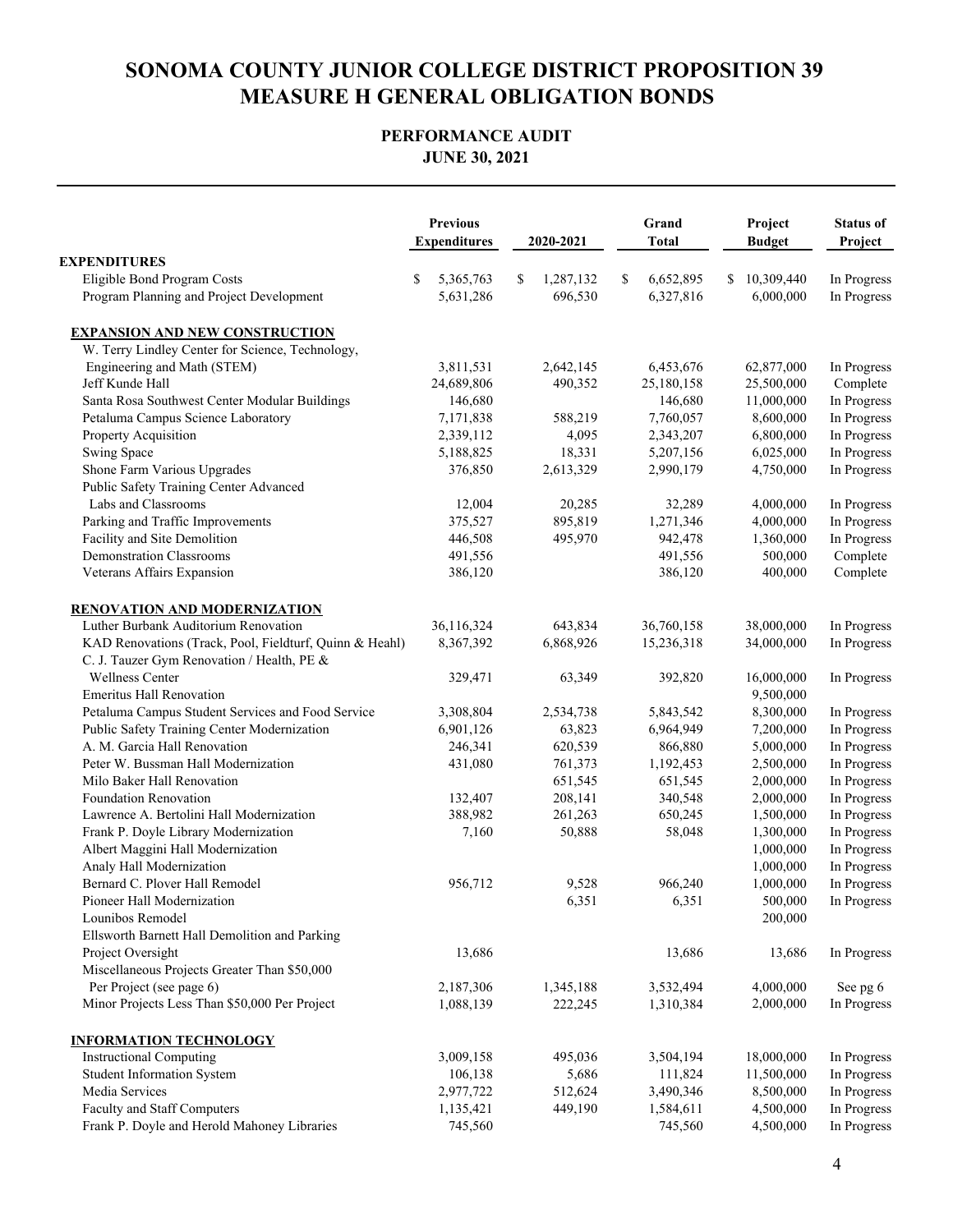## **PERFORMANCE AUDIT JUNE 30, 2021**

|                                                       | <b>Previous</b><br><b>Expenditures</b> | 2020-2021  | Grand<br><b>Total</b> | Project<br><b>Budget</b> | <b>Status of</b><br>Project |
|-------------------------------------------------------|----------------------------------------|------------|-----------------------|--------------------------|-----------------------------|
| Network Infrastructure Equipment                      | 1,705,036                              | 1,852,885  | 3,557,921             | 4,000,000                | In Progress                 |
| Network Upgrade                                       | 2,926,240                              | 885,290    | 3,811,530             | 4,000,000                | In Progress                 |
| Equipment for Student Services, Administration, Human |                                        |            |                       |                          |                             |
| Resources, Police                                     | 263,756                                | 201,765    | 465,521               | 500,000                  | In Progress                 |
| <b>INFRASTRUCTURE, MAINTENANCE AND REPAIRS</b>        |                                        |            |                       |                          |                             |
| Energy Conservation and Sustainability Projects (see  |                                        |            |                       |                          |                             |
| page 6)                                               | 23,642,321                             | 7,939,090  | 31,581,411            | 35,325,000               | See next pg                 |
| Miscellaneous Maint/Repairs Greater Than \$50,000     |                                        |            |                       |                          |                             |
| Per Project (see page 6)                              | 10,093,848                             | 2,188,048  | 12,281,896            | 13,539,874               | See next pg                 |
| Minor Maintenance and Repairs Less Than \$50,000      |                                        |            |                       |                          |                             |
| Per Project                                           | 1,137,699                              | 66,430     | 1,204,129             | 2,500,000                |                             |
| <b>HEALTH AND SAFETY IMPROVEMENTS</b>                 |                                        |            |                       |                          |                             |
| Access Control                                        | 2,103,709                              | 2,544,811  | 4,648,520             | 9,000,000                | In Progress                 |
| Americans with Disabilities Act (ADA) Compliance      | 24,700                                 |            | 24,700                | 5,000,000                | In Progress                 |
| Contingencies / TBD                                   |                                        |            |                       | 8,000,000                |                             |
| <b>TOTAL EXPENDITURES</b>                             | 166,779,644<br>S.                      | 41,204,793 | \$207,984,437         | \$418,000,000            |                             |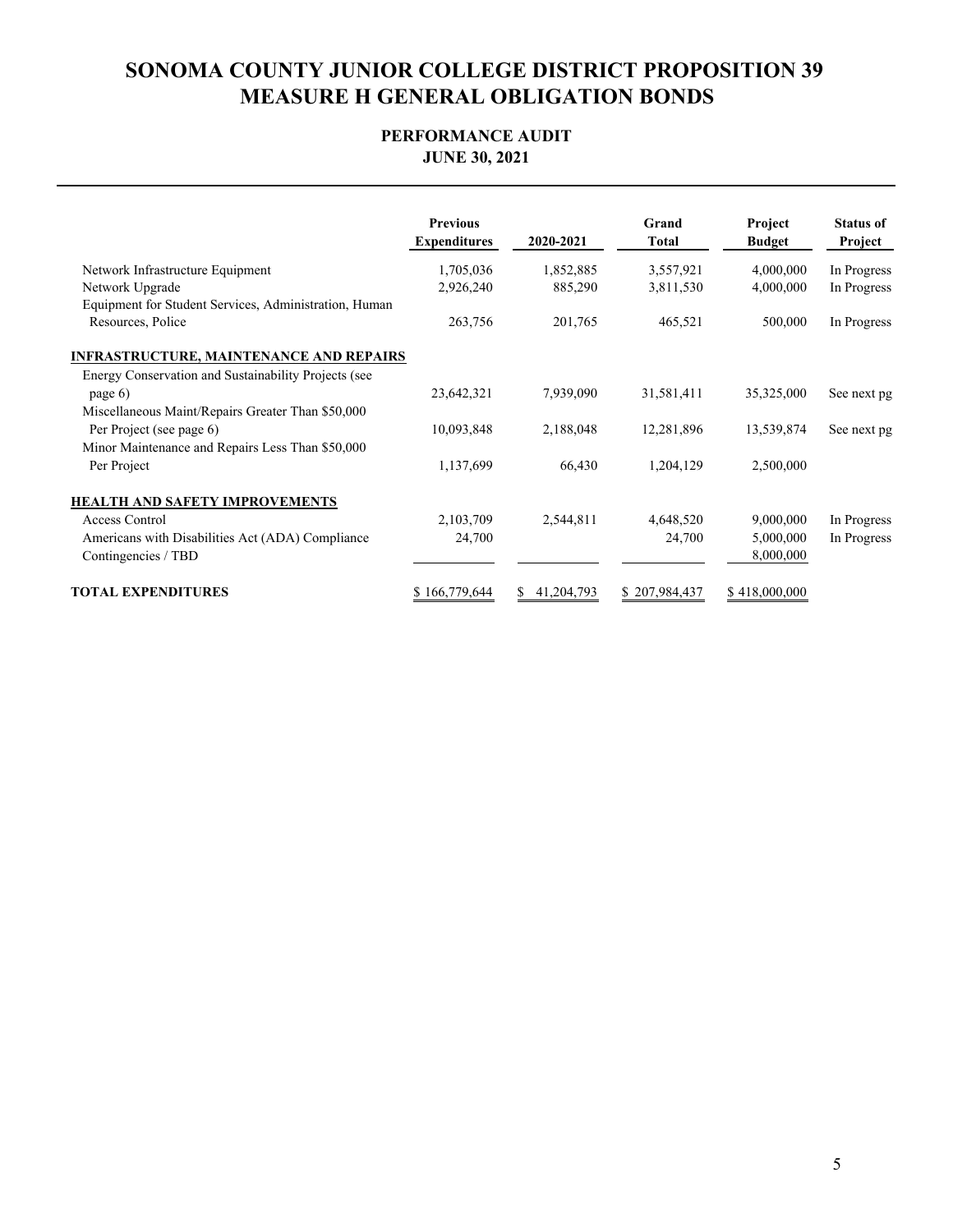## **PERFORMANCE AUDIT JUNE 30, 2021**

|                                                                    | <b>Previous</b><br><b>Expenditures</b> | 2020-2021     | Grand<br><b>Total</b> | <b>Status of</b><br><b>Project</b> |
|--------------------------------------------------------------------|----------------------------------------|---------------|-----------------------|------------------------------------|
| <b>EXPENDITURE DETAIL - MISCELLANEOUS PROJECTS AND REPAIRS</b>     |                                        |               |                       |                                    |
| Miscellaneous Projects Greater Than \$50,000 Per Project:          |                                        |               |                       |                                    |
| <b>Bailey Hall Remodel</b>                                         | \$<br>243,142                          |               | \$<br>243,142         | Complete                           |
| Bailey Kiosk (Food Pantry)                                         | 14,525                                 |               | 14,525                | Complete                           |
| <b>Bussman Data Center Renovation</b>                              | 201,016                                | \$<br>115,295 | 316,311               | In Progress                        |
| Bussman Maker Space                                                | 287,216                                |               | 287,216               | Complete                           |
| <b>Button Building Remodel</b>                                     | 257,847                                |               | 257,847               | Complete                           |
| Doyle Remodel                                                      | 181,801                                | 832,104       | 1,013,905             | In Progress                        |
| Forsyth Remodel                                                    | 234,426                                |               | 234,426               | Complete                           |
| Garcia Remodel                                                     | 219,921                                |               | 219,921               | Complete                           |
| Lounibos Remodel                                                   | 18,900                                 |               | 18,900                | Complete                           |
| Maggini AV                                                         | 231,230                                |               | 231,230               | Complete                           |
| Petaluma Recording Studio Remodel                                  |                                        | 38,446        | 38,446                | Complete                           |
| Pioneer Remodel                                                    | 257,018                                | 359,343       | 616,361               | Complete                           |
| Plover Remodel                                                     | 40,264                                 |               | 40,264                | Complete                           |
| <b>TOTAL</b>                                                       | 2,187,306                              | \$1,345,188   | \$<br>3,532,494       |                                    |
|                                                                    |                                        |               |                       |                                    |
| Miscellaneous Maint and Repairs Greater Than \$50,000 Per Project: |                                        |               |                       |                                    |
| Baker HVAC and Roof                                                | 1,675,617<br>\$                        |               | 1,675,617<br>\$       | Complete                           |
| Bech Lot Transformer Replacement                                   | 183,947                                |               | 183,947               | Complete                           |
| Burdo Boiler                                                       | 15,760                                 |               | 15,760                | Complete                           |
| <b>Bussman Roof</b>                                                | 297,770                                | \$<br>3,640   | 301,410               | Complete                           |
| <b>Emeritus Cooling Tower</b>                                      | 188,773                                |               | 188,773               | Complete                           |
| Facility Operations Building Roof                                  | 171,964                                | 320,464       | 492,428               | Complete                           |
| Groundwater Reclamation                                            |                                        | 26,317        | 26,317                | In Progress                        |
| Haehl Flooring                                                     |                                        | 97,720        | 97,720                | Complete                           |
| Lounibos Roof                                                      | 1,814,879                              |               | 1,814,879             | Complete                           |
| Maggini & Call Energy Control                                      | 851,247                                |               | 851,247               | In Progress                        |
| Maggini Water Intrusion and Roof                                   | 1,265,319                              |               | 1,265,319             | Complete                           |
| Pedroncelli Roof                                                   | 40,645                                 | 407,858       | 448,503               | Complete                           |
| Petaluma Chiller                                                   | 56,502                                 |               | 56,502                | Complete                           |
| Petaluma Roof - Building 300                                       |                                        | 52,803        | 52,803                | Complete                           |
| Petaluma Server Room A/C                                           | 160,220                                |               | 160,220               | Complete                           |
| Pioneer Roof                                                       |                                        | 536,651       | 536,651               | Complete                           |
| Public Safety Training Center Pavement Rehabilitation              | 457,869                                |               | 457,869               | Complete                           |
| Public Safety Training Center Roof/HVAC                            | 315,346                                | 878           | 316,224               | In Progress                        |
| Public Safety Training Center Water Intrusion                      | 50,294                                 |               | 50,294                | Complete                           |
| Retro Commissioning                                                | 612,652                                | 20,944        | 633,596               | Complete                           |
| Shone Farm Ag Pavilion Roof                                        | 1,076,928                              | 142,226       | 1,219,154             | Complete                           |
| Switchgear                                                         | 51,395                                 | 578,547       | 629,942               | Complete                           |
| Tauzer Roof                                                        | 806,721                                |               | 806,721               | Complete                           |
| <b>TOTAL</b>                                                       | \$10,093,848                           | \$2,188,048   | \$12,281,896          |                                    |
| <b>Energy Conservation and Sustainability Projects:</b>            |                                        |               |                       |                                    |
| Photovoltaic                                                       | \$16,566,705                           | \$<br>22,209  | \$16,588,914          | Complete                           |
| <b>Cogeneration Plant Replacement</b>                              | 1,027,397                              | 7,189,440     | 8,216,837             | In Progress                        |
| Geothermal Burbank                                                 | 4,735,556                              | 149,499       | 4,885,055             | Complete                           |
| Submetering                                                        | 619,868                                | 4,742         | 624,610               | In Progress                        |
| <b>LED</b> Lighting                                                | 432,247                                | 546,455       | 978,702               | Complete                           |
| Electric Vehicle Charging Stations                                 | 230,690                                |               | 230,690               | Complete                           |
| Sustainability Equipment                                           | 29,858                                 | 26,745        | 56,603                | Complete                           |
| <b>TOTAL</b>                                                       | \$23,642,321                           | \$7,939,090   | \$31,581,411          |                                    |